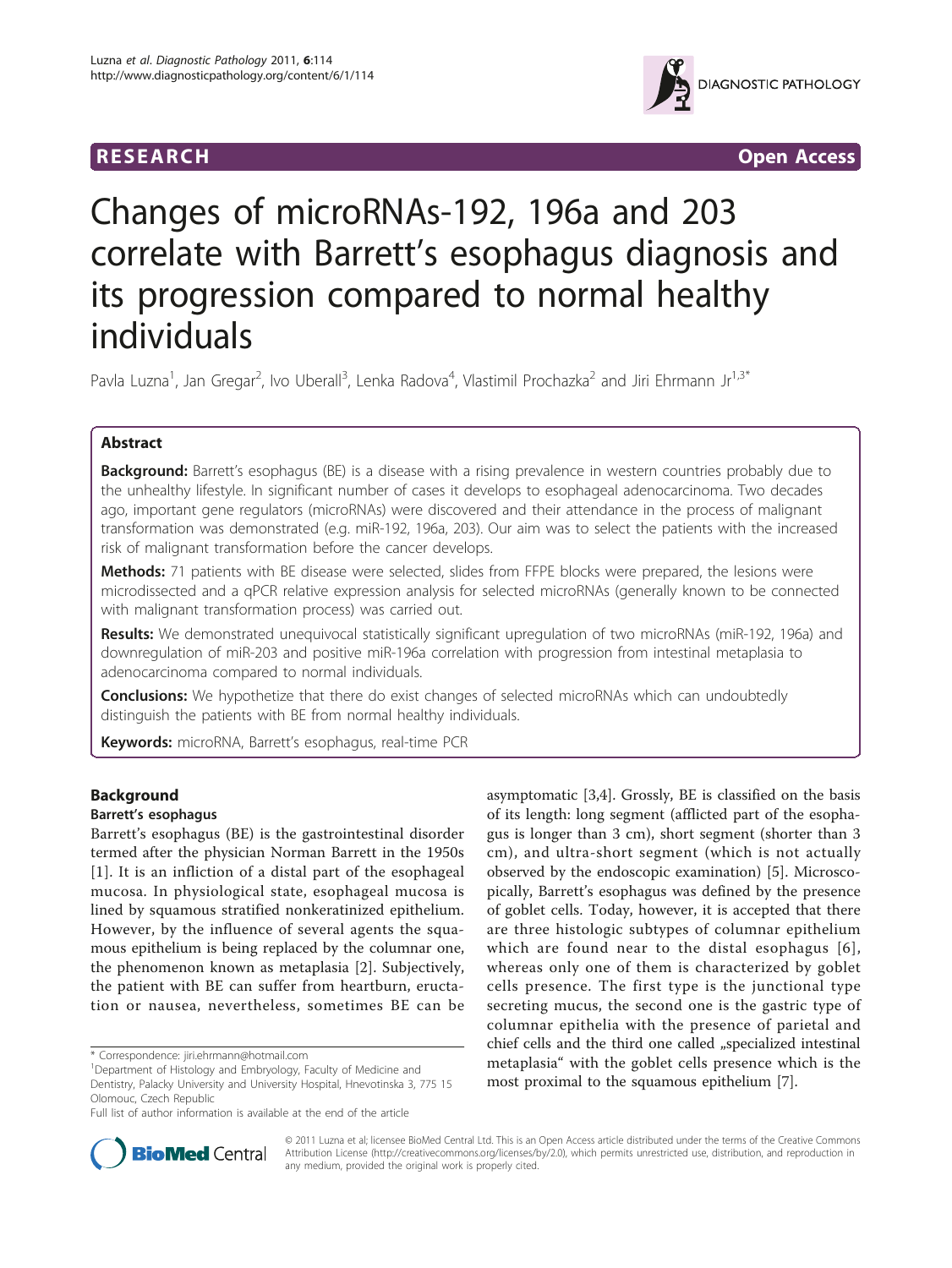BE can progress through dysplasia stages (low grade and high grade dysplasias) and even to the esophageal adenocarcinoma (EAC) [\[8\]](#page-5-0). Thus, Barrett's esophagus presents a sequential model of carcinogenesis. The attention to the EAC diagnosis is outright because of its rising prevalence in western countries [[9\]](#page-5-0) and its extremely high mortality oscillating about 85% within 5 year period [\[10\]](#page-5-0).

## **MicroRNAs**

MicroRNAs form a large group of 18-22 nt short singlestranded RNAs with a high potential of gene expression regulation [\[11\]](#page-5-0). MicroRNAs were discovered as late as in 1993 by Victor Ambros and his colleagues in the worm Caenorrhabditis elegans. Successively, microRNAs were revealed across the plants and other animals including Homo sapiens. Nowadays, 1100 diverse micro-RNAs were identified in humans [[12](#page-5-0)]. Due to their size and properties, they can create complementary bounds with high amount of mRNAs and therefore block the process of translation or to degrade the mRNA. It is estimated that 30% of all human genes are regulated by them.

It is important and fundamental to note, that their up and downregulation is correlated to various disorders including malignant tumors [[13,](#page-5-0)[14\]](#page-6-0). It is presumed that the huge group of microRNAs is the potential target for therapy of all sorts of diseases including malignant ones [[15\]](#page-6-0). There are hundreds of studies monitoring levels of hundreds of microRNAs in malignant versus healthy tissues and hundreds of studies focused on the functional role of these molecules in the process of carcinogenesis [[13,](#page-5-0)[14,16](#page-6-0)-[18\]](#page-6-0).

Therefore the aim of this study was to identify a combination of selected microRNAs levels of which (compared to normal healthy individuals) would definitely characterize a patient with Barrett's esophagus diagnosis, even in spite of the fact that the histological examination is not clear. Further, we wanted to find out if a specific microRNA which would reflect the grading of the progression does exist. All the previous studies performed used usually frozen tissue samples and the number of the examined patients was low [[19-22\]](#page-6-0). Nevertheless, archives of departments of pathology are offering enough biological material for the retrospective studies and it was confirmed that FFPE tissues are suitable for routine microRNA levels determination [\[23-27](#page-6-0)].

It is well known that the process of carcinogenesis is generally connected to major important genes involved in e.g. cell cycle, proliferation or inflammation. That's why we explored the miRBase and<http://microRNA.org> databases and searched for the concrete microRNAs which could impact the target genes from the selected groups. Due to our ongoing immunohistochemical studies we chose IL-1beta and IL-8 genes, revised the literature and we found out that they could regulate the expression of miR-21 resp. miR-203 as well. According to the literature, miR-192 is tightly connected to the digestive system carcinomas and miR-196a was found to have a potential to influence the cell cycle inhibitor  $p27$ , and  $p27$  is mentioned as a colorectal carcinoma progression marker and pancreatic ductal adenocarcinoma biomarker, too. Simultaneously, we discussed our chosen miRNAs with present literature findings and finally decided to use four chosen microRNAs.

## Methods

### Tissue processing and staining

All the experimental and tissue handling approaches were approved by the Ethical Comittee of the University Hospital Olomouc. Bioptical specimens of esophageal mucosa were taken as a part of the regular endoscopic examination of the BE diagnosis by NBI (narrow band imaging) and AFI (autofluorescence). Immediatelly after the mucosa excision, the tissue was immersed into the Baker's solution and fixed for 24 hours. Consequently, after tissue processing it was embedded into paraffin. A routine H-E staining was performed and the grade of dysplasia was estimated. Consequently, a histochemical staining (PAS, Alcian blue) was performed according to the standard protocol.

### Laser capture microdissection (LCM)

All the methodical accesses were held under RNAse free conditions. We examined 71 patients diagnosed for BE (12 BE diagnosed macroscopically by NBI - microscopically not confirmed, 20 BE without dysplasia, 27 with low grade dysplasia and 12 with high grade dysplasia/ adenocarcinoma). Since this is a retrospective study, the paraffin blocks originated from years 2006-2010. Paraffin blocks were cut for 5-6 μm thick slides which were mounted on the PET membrane-coated metal frame (before this the frame was exposed to 30 min of UV light, followed by poly-L-lysin coating in termostat for 30 minutes in 37°C). For better adhesion of the tissue the frames were put into the incubator for 30 minutes and 58°C. Concurrently, a routine H-E slide was prepared for better observation and orientation in the tissue architecture, because the slides used for microdissection have to be air-dried, thus cellular structures are worse recognizable.

The membrane coated slide with the mounted tissue was deparaffinized in two baths of xylene, 3 minutes each and consequently put into the 100% ethanol. Further, 95%, 75% and 50% ethanol solutions were used, 30 seconds each. Subsequently, the slides were stained by the cresyl violet solution for 1 minute, then washed by the rising concentrations of ethanol (50%, 75%, 95%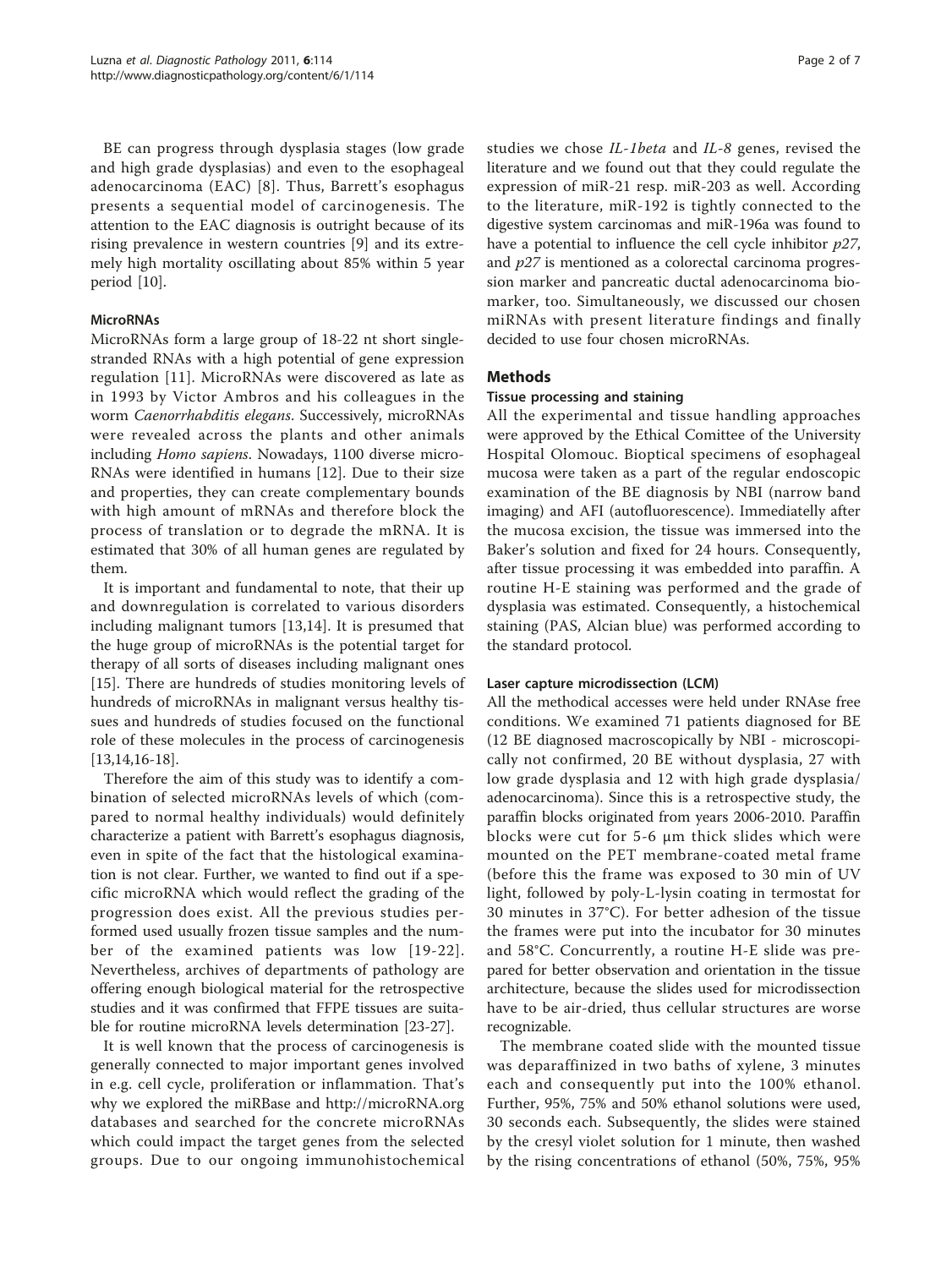and 100%) and finally washed in xylene, air dried and stored under the silicagel. The following LCM process was performed afterwards immediately.

The PET coated metal frame was turned around and placed on the basic histological slide and put into the microdissector. The requested tissue area was marked and dissected by the UV laser. Immediately after the dissection, the microdissected tissue was collected by the adhesive cap of the special eppendorf tube. We used the mmi CellCut<sup>®</sup> (Molecular Machines & Industries, Zürich, Switzerland) microdissection instrument.

## RNA extraction, multiplex reverse transcription, preamplification step

Immediately after LCM, the eppendorf tube with the tissue was filled by 100 μl of digestion buffer, freezed at -80°C or RNA was promptly isolated. Prior to the RNA isolation, protease digestion was performed for 3 hours in 50°C and 15 minutes for 80°C. RNA including the small microRNA fragments was extracted by the RecoverAll™ Total Nucleic Acid Isolation Kit for FFPE (Ambion/Applied Biosystems/Life Technologies; Carlsbad, CA, USA) according to manufacturer's protocol. The elution volume was 60 μl and it was consequently spinned in a vacuum concentrator for 1,5 hour to reduce the final volume to approximately 20 μl. The concentration of RNA was measured by the NanoDrop spectrophotometer (Wilmington, DE, USA) and the yield was moving around 10 ng/μl. The isolated RNA was subjected to the reverse transcription and eventually stored at -80°C.

Every reverse transcription reaction contained the amount of 5 ng of total RNA isolated. The total volume of the reaction was 7,5 μl and it consisted of 3,5 μl of master mix  $(0.075 \mu 1100 \text{ mM dNTPs with s dTTP; 0.5 \mu 1)$ MultiScribe™ Reverse Transcriptase, 50 U/μl; 0,75 μl 10× Reverse Transcription Buffer; 0,095 μl RNAse Inhibitor, 20 U/μl; 2,08 μl DEPC water), all from TaqMan<sup>®</sup> MicroRNA Reverse Transcription Kit (Applied Biosystems/Life Technologies; Carlsbad, CA, USA); 2,5 μl RNA and 1,5 μl RT stem-loop RT-primer pool (10 RT-primers, concentration 0,5× each: RNU44, RNU48, RNU66, RNU6B, U47, miR-16, miR-21, miR-192, miR-196a, miR-203) (all from Applied Biosystems/Life Technologies; Carlsbad, CA, USA). The reverse transcription reaction proceeded according to the protocol recommended by the manufacturer (30 minutes in 16°C, 30 minutes in 42° C, 5 minutes in 85°C). For the signal transduction the preamplification step was inserted according to [\[28](#page-6-0)].

# Real time PCR assay, PCR efficiency, endogenous control selection

The total volume of the qPCR reaction mixture was 10 μl. The mixture consisted of 5 μl of the TaqMan<sup>®</sup> 2×

Universal Master Mix II No AmpErase UNG, 2 μl of nuclease free H<sub>2</sub>O, 0,5 μl of single TaqMan<sup>®</sup> microRNA assay (all from Applied Biosystems/Life Technologies; Carlsbad, CA, USA) and 2,5 μl of the preamplification product. The amplification step was designed according to the manufacturer's protocol [95°C for 10 minutes, 45 cycles (95°C for 15 seconds, 60°C for 60 seconds)]. All the qPCR reactions were performed in the *LightCycler*<sup>®</sup> 480 System (Roche Applied Science, Penzberg, Germany).

For the efficiency of the qPCR reaction the First-Choice® Stomach RNA (Ambion/Applied Biosystems/ Life Technologies; Carlsbad, CA, USA) was used because BE is a glandular type of metaplasia. Normal glands are found in stomach which is simultaneously the examined area during the esophageal endoscopy. So, the efficiency of PCR reaction should be verified in the glandular tissue.

The qPCR reaction for the chosen microRNA assay was adjusted for the 5 RNA template concentrations. The preamplification step was inserted as well. All the volumes were the same as for the regular qPCR reaction. After the reaction run, the efficiency was counted by the plotting the Cp value towards the log of the RNA concentration. The efficiency was presented by the slope of the axis.

Each qPCR reaction was performed for 6 potential endogenous controls (RNU44, RNU48, RNU66, RNU6B, U47, miR-16) according to the most cited reference genes in literature [[20,29\]](#page-6-0). The most suitable two endogenous controls were assessed by the free downloadable application geNorm. The latter calculates a gene expression normalization factor for each tissue sample based on the geometric mean of a user-defined number of reference genes [\[30,31](#page-6-0)].

## Statistical analysis

The results of the study were processed by the biostatistician. The Kruskal-Wallis test with the multiple comparison was used for the p value formulation. In the regression relations (grading compared to other chosen parameters) the test of the coefficient significance in the regression model was used [\[32\]](#page-6-0).

# Fold changes

The results of the experiments are presented as the xfold change. It is the ratio of the relative gene expressions (relative expression of the examined gene in the sample and relative expression of this gene in the calibrator - normal healthy esophagus). The relative gene expression is the expression of the target gene divided by the expression of the reference (housekeeping) gene. The number of the fold expresses how many times is the relative expression of the target gene higher or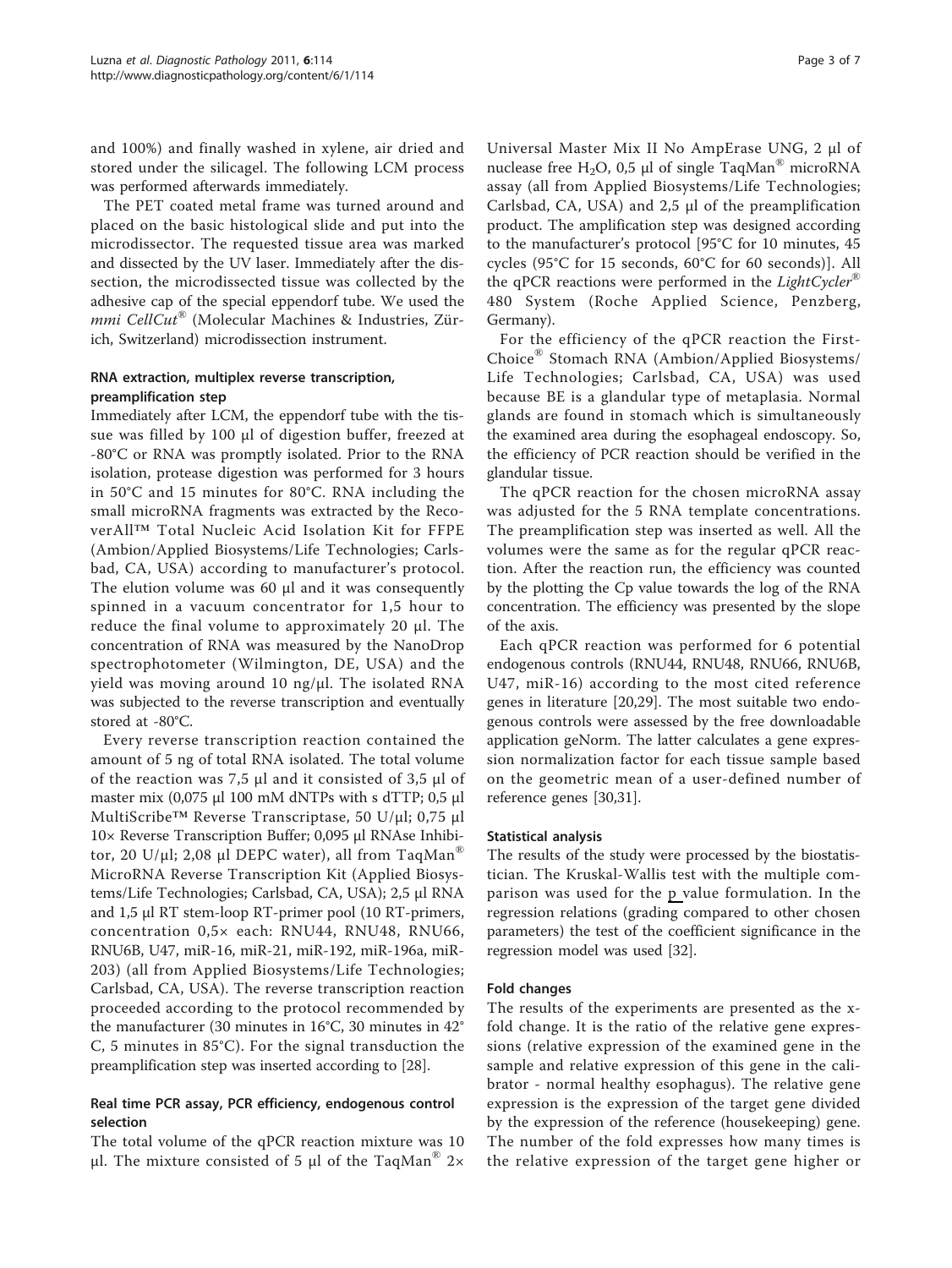lower than the relative expression of the same gene in the calibrator. The x-fold is expressed by formula [[33\]](#page-6-0):

$$
\text{ratio} = \frac{\left(E_{Ref}\right)^{C_{P\,sample}}}{\left(E_{target}\right)^{C_{P\,sample}}}\div\frac{\left(E_{Ref}\right)^{C_{P\,cal{c}\text{-}\text{l}\text{-}\text{b}\text{-}\text{r}\text{-}\text{}}}}{\left(E_{target}\right)^{C_{P\,cal{c}\text{-}\text{l}\text{-}\text{b}\text{-}\text{r}\text{-}\text{c}\text{-}\text{r}\text{-}\text{c}\text{-}\text{l}\text{-}\text{b}\text{-}\text{r}\text{-}\text{c}\text{-}\text{r}}}
$$

cp = threshold point

 $E =$  efficiency of the qPCR reaction sample = Barrett's esophagus in any grade calibrator = normal healthy esophageal epithelium

On the basis of geNorm, reference genes RNU44 and U47 were used and all the x-fold changes are relativized to their geometrical mean.

## Results and discussion

In the case of miR-21, no statistically significant differences between Barrett's esophagus and normal epithelia were acquired (see Figure 1). Refering to miR-192, there is a statistically significant upregulation of miR-192 expression in any grade of the disease with the p < 0,00001 (see Figure 2). miR-196a expression shows the upregulation as well with  $p < 0.05$  (see Figure 3). On the other hand, miR-203 is definitely downregulated in the impaired tissue with the  $p < 0,00001$  (see Figure [4](#page-4-0)). In the case of miR-196a, there is a statistically significant (p < 0,005) trend in relative expression dependent on the disease grading (see Figure [5](#page-4-0)). The results acquired from the analysis of disease grading did not confirm the dependency on sex, hiatal hernia, obesity, smoking, alcohol abuse, family anamnesis of any cancer, each of this risk factor being estimated separately (Pearsons Chi-Quadrat Test with Monte Carlo Simulations). Kruskal-





Wallis Chi-Quadrat Test did not confirm the correlation of the grading versus age of patients as well as it did not confirm the correlation of the grading versus alcohol and smoking (every risk factor considered separately). However, correlation of grading versus hiatal hernia, obesity, smoking, alcohol abuse, family anamnesis (all parameters considered together) has confirmed that there are statistically significant parameters for alcohol  $(p < 0.046)$  and smoking  $(p < 0.065)$ . Further, the correlation of grading to all the previous parameters plus sex and age shows statistically significant values of the influence of sex ( $p < 0.008$ ), age ( $p < 0.065$ ), smoking ( $p <$ 0,02), and alcohol abuse ( $p < 0.0045$ ).

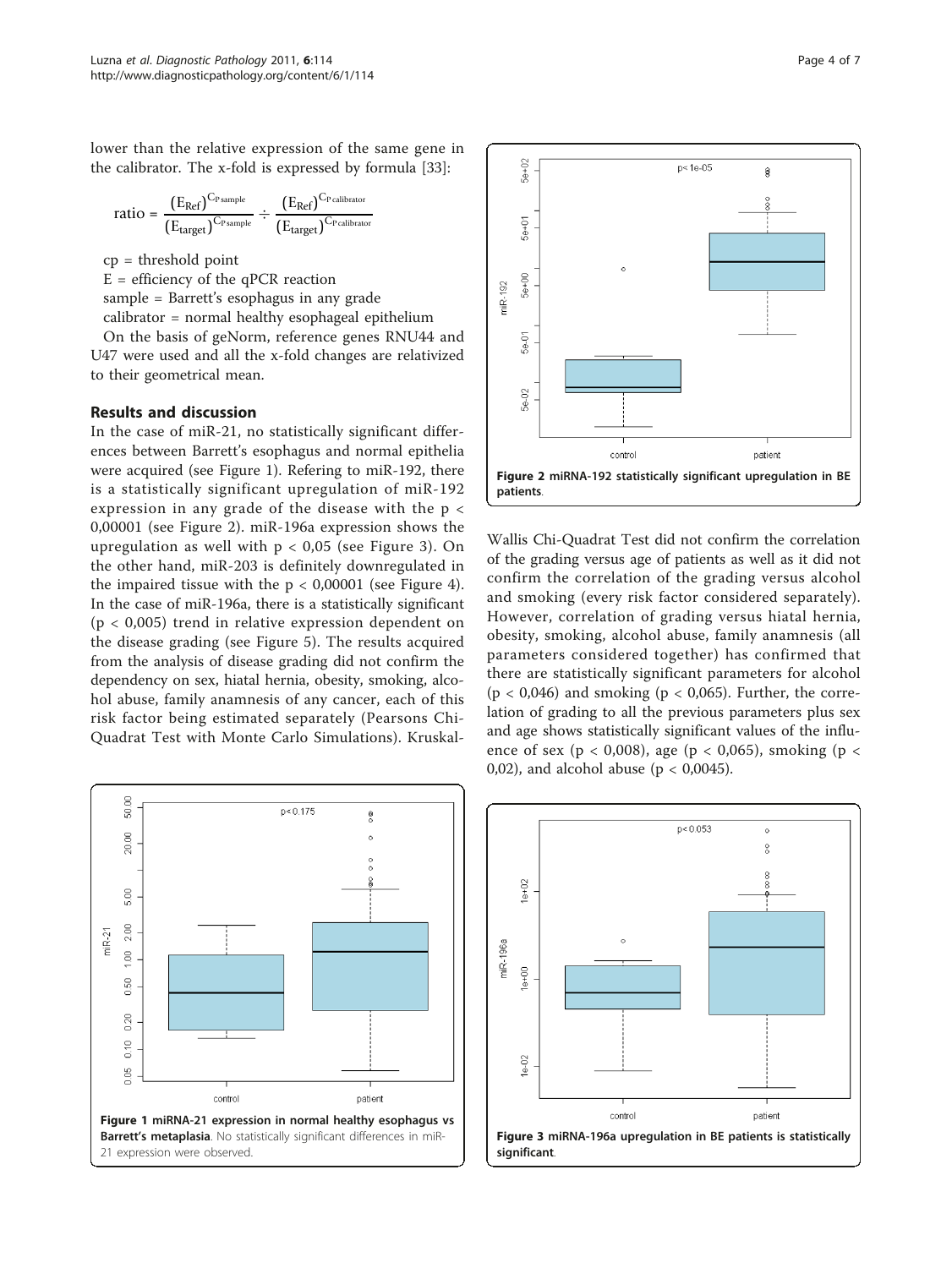<span id="page-4-0"></span>

It is supposed that Barrett's metaplasia arises on the basis of chronic inflammation [\[34](#page-6-0),[35\]](#page-6-0) which originates as a reaction to the gastroesophageal reflux disease (GERD). GERD occurs when the acid content of the stomach returns to the distal part of the esophagus. The continuous irritation of the esophageal squamous stratified nonkeratinized epithelium induces its replacement by the columnar one which is less mechanically resistant but it resists to the low pH of the esophageal microenvironment. Connection between BE and GERD was well



established in the 1970s [[6,](#page-5-0)[36\]](#page-6-0). However, when there is GERD in the esophagus, BE must not be necessary present. GERD is not the only risk factor for development of BE. It is the presence of hiatal hernia, obesity (visceral fat), smoking or alcohol abuse as well. Moreover, men are three times more in danger than women. O'Riordan et al. [\[34](#page-6-0)] demonstrated that in the inflammation - BE - EAC sequence the levels of proinflammatory cytokines IL-8 and IL-1 $\beta$  increase. Thus, interleukins seem to be one possible target of the therapeutic intervention in the future. Another possible target of BE therapy could be the microRNAs - short single-stranded molecules with high potential of gene regulation.

It is well known that many microRNAs are deregulated in the connection with malignant progression. Changes in microRNA-196a expression are cited in connection with both pancreatic adenocarcinoma and breast carcinoma as well as in Barrett's esophagus. In combination with another miRNA (miR-217), miR-196a level can help distinguish between malignant and benign pancreatic tissue [[37\]](#page-6-0). Moreover, in long-term survival adenocarcinoma patients (24 months), the levels of miR-196a are conversely correlated with survival [[38](#page-6-0)]. As well as Mathé et al. [\[21](#page-6-0)], we also revealed that microRNA-196a is definitely overexpressed in Barrett's esophagus of any grade compared to normal healthy esophageal tissue, even the statistical analysis shows that the trend of the rising expression of this microRNA during the BE progression does exist. Moreover, compared to [[20\]](#page-6-0) (11 FFPE patients), we demonstrated this fact in our study with 71 patients in 4 gradings of BE.

In the case of miR-21, it was published, that six solid tumor tissues (lung, breast, stomach, prostate, colon, pancreas) where miR-21 is the only overexpressed microRNA do exist [[39\]](#page-6-0). Feber et al. [[19\]](#page-6-0) describes the overexpresson of miR-21 and downexpression of miR-203 in his experiments with Barrett's esophagus as well as with esophageal adenocarcinoma. In the paper from Saini et al. [[40](#page-6-0)], microRNA-203 is described as a antimetastatic small RNA with the possible therapeutic intervention. Our results suggest the unequivocal miR-203 downregulation in BE, but non-unequivocal miR-21 expression. Compared to our study, Feber performed his experiments for 35 frozen specimens without the microdissection step. The same conclusion (for miR-21 and miR-203) can be find in the paper from Mathé et al. [[22](#page-6-0)] who compared miRNA expression profiles of esophageal adenocarcinoma and squamous cell carcinoma to the adjacent noncancerous tissue pairs. In addition, Mathé et al. [[22\]](#page-6-0) describe the elevation of levels of miR-192 in esophageal adenocarcinoma. In our set of patients, we have come to the same conclusion.

Dealing with the possibility of getting the tissue samples through all stages of BE progression in one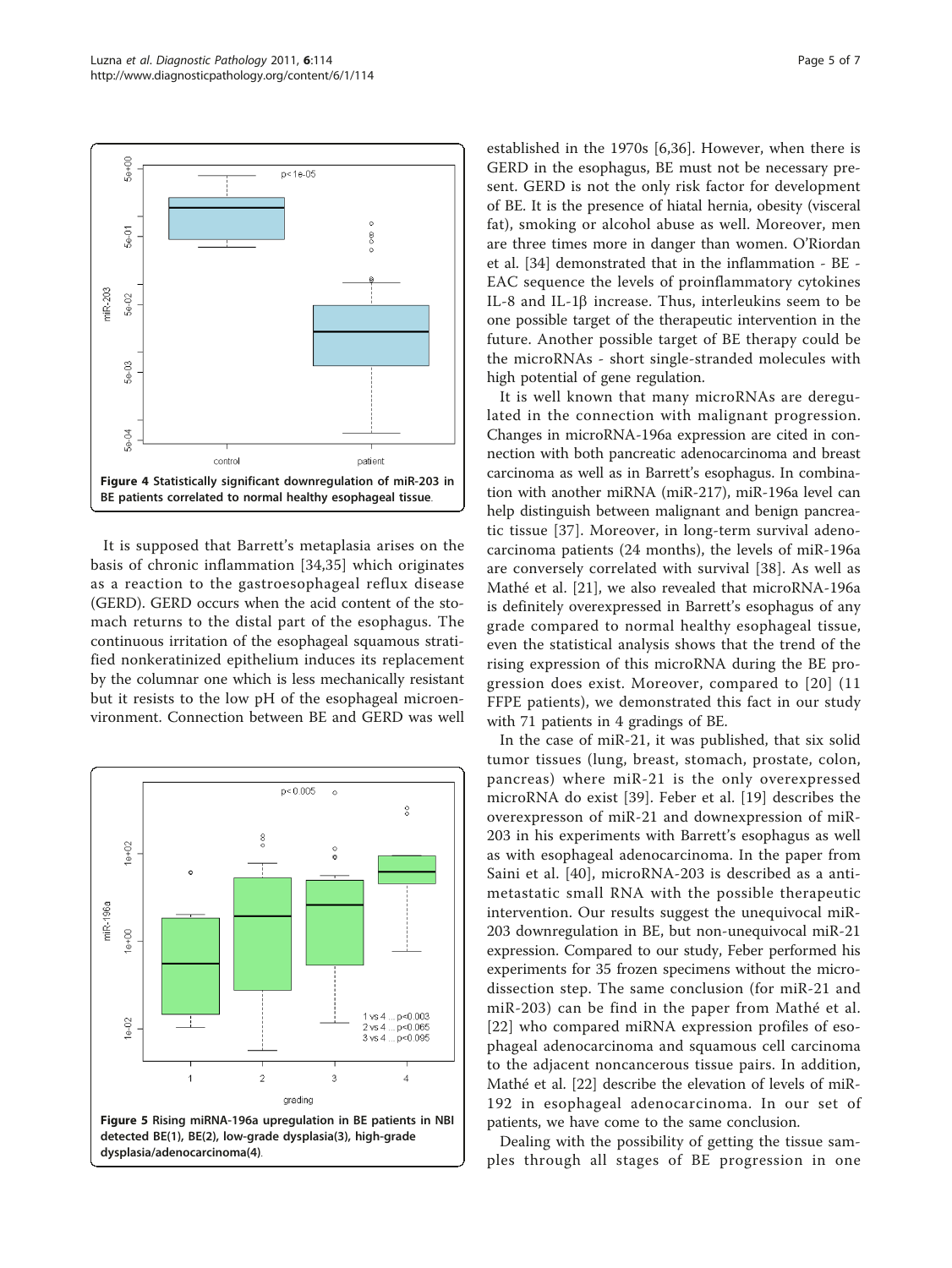<span id="page-5-0"></span>individuality brings controversial situation. We succeed in obtaining of tissue samples from all stages of BE progression in one patient's case, however we have to point out that the NBI technique, which we are using in the endoscopic examination helps to vizualize the architecture of the BE lesion and gives us the most precise picture of the stage of potential dysplasia and if there are any indications of proliferation to higher stage of BE dysplasia, it is therapeutically intervened. Our aim is not to let the patient to escalate to HGD/EAC stage which is very difficult to cure.

Most of the gene expression studies cited deal with relative expression data, but not all of them deal with the endogenous controls. Nonn et al. [[28\]](#page-6-0) use the normalization of the results to two chosen small nucleolar RNA RNU44 and RNU48, Maru et al. [\[21](#page-6-0)] use miRNA-16 as the reference gene. In his Application Note (Applied Biosystems/Life Technologies; Carlsbad, CA, USA) Wong et al., 2007 describe all the applicable endogenous controls suitable for microRNA data normalization, however with the necessity of verification. That's why in this paper six possible endogenous controls were chosen and the most stable couple of them was chosen for relative expression data calculation.

## Conclusions

In our study, we showed that there possibly do exist such combinations of microRNA expressions of which may be able to give us an information about the patient's status and possible disease progression. Expression of microRNA-196a was unequivocally confirmed as the Barrett's esophagus molecular marker with the rising trend through the disease progression. In combination with expression of microRNA-192 and microRNA-203 the patient could be independently diagnosed and his diagnosis could be confirmed in spite the fact that the BE diagnosis is not supported by the histological examination.

#### List of abbreviations used

AFI: autofluorescence; BE: Barrett's esophagus; cp: threshold point; DEPC: diethylpyrocarbamate; dNTPs: deoxynucleotide triphosphates; dTTP: deoxythymidine triphosphate; E: efficiency; EAC: esophageal adenocarcinoma; FFPE: formalin fixed paraffin embedded; GERD: gastroesophageal reflux disease; H-E: hematoxylin-eosin; IL: interleukin; LCM: laser capture microdissection; miR: microRNA; mRNA: mediator ribonucleic acid; NBI: narrow band imaging; nt: nucleotide; PAS: periodic acid Schiff; PCR: polymerase chain reaction; PET: polyethylene terephthalate; qPCR: quantitative polymerase chain reaction; RNA: ribonucleic acid; RT: reverse transcription; UV: ultraviolet

#### Acknowledgements

Firstly we would like to thank for the support by the grants: NS10279-3 from The Ministry of Health of Czech Republic BIOMEDREG CZ 1.05/2.1.00/01.0030 from The European Union MSM6198959205 from The Ministry of Education, Youth, and Sports of Czech Republic

#### MSM6198959216 from The Ministry of Education, Youth, and Sports of Czech Republic

Further we would like to thank to the medical staff of the Department of Internal Medicine II - Gastroenterology and Hepatology, Faculty of Medicine and Dentistry, Palacky University and University Hospital Olomouc for the assistance during tissue collection, to the Department of Clinical and Molecular Pathology and Department of Histology and Embryology, Faculty of Medicine and Dentistry, Palacky University and University Hospital Olomouc for the tissue processing and staining.

#### Author details

<sup>1</sup>Department of Histology and Embryology, Faculty of Medicine and Dentistry, Palacky University and University Hospital, Hnevotinska 3, 775 15 Olomouc, Czech Republic. <sup>2</sup> Department of Internal Medicine II -Gastroenterology and Hepatology, Faculty of Medicine and Dentistry, Palacky University and University Hospital, I.P. Pavlova 6, 779 00 Olomouc, Czech Republic. <sup>3</sup>Department of Clinical and Molecular Pathology, Faculty of Medicine and Dentistry, Palacky University and University Hospital, Hnevotinska 3, 775 15 Olomouc, Czech Republic. <sup>4</sup>Institute of Molecular and Translational Medicine, Faculty of Medicine and Dentistry, Palacky University and University Hospital, Hnevotinska 3, 775 15 Olomouc, Czech Republic.

#### Authors' contributions

PL: participated in the design of the study, carried out the molecular studies, carried out histological stainings, JG: performed the endoscopical examination of patients, collected tissue samples and patient's history, IU: carried out the molecular studies, LR: carried out the statistical and correlation analyses, VP: conceived the study and participated in its design, collected tissue samples and patient's history, JE: conceived the study and participated in its design, evaluated endoscopical biopsies All authors read and approved the final manuscript.

#### Competing interests

The autors declare that they have no competing interests.

Received: 21 September 2011 Accepted: 17 November 2011 Published: 17 November 2011

#### References

- 1. Barrett N: Chronic peptic ulcer of the oesophagus and "oesophagitis". Br J Surg 1950, 30:175-182.
- 2. Sternberg SS: Histology for Pathology. Philadelphia: Lippincott Williams & Wilkins; 1997.
- 3. Halvorsen JF, Semb BK: The "Barrett syndrome" [\(the columnar-lined lower](http://www.ncbi.nlm.nih.gov/pubmed/1211042?dopt=Abstract) [oesophagus\): an acquired condition secondary to reflux oesophagitis. A](http://www.ncbi.nlm.nih.gov/pubmed/1211042?dopt=Abstract) [case report with discussion of pathogenesis.](http://www.ncbi.nlm.nih.gov/pubmed/1211042?dopt=Abstract) Acta Chir Scand 1975, 141:683-687.
- 4. Gaddam S, Sharma P: [Advances in endoscopic diagnosis and treatment](http://www.ncbi.nlm.nih.gov/pubmed/21091894?dopt=Abstract) of Barrett'[s esophagus.](http://www.ncbi.nlm.nih.gov/pubmed/21091894?dopt=Abstract) J Dig Dis 2010, 11:323-333.
- Reid BJ, Li X, Galipeau PC, Vaughan TL: Barrett'[s oesophagus and](http://www.ncbi.nlm.nih.gov/pubmed/20094044?dopt=Abstract) [oesophageal adenocarcinoma: time for a new synthesis.](http://www.ncbi.nlm.nih.gov/pubmed/20094044?dopt=Abstract) Nat Rev Cancer 2010, 10:87-101.
- 6. Spechler SJ, Fitzgerald RC, Prasad GA, Wang KK: [History, molecular](http://www.ncbi.nlm.nih.gov/pubmed/20080098?dopt=Abstract) [mechanisms, and endoscopic treatment of Barrett](http://www.ncbi.nlm.nih.gov/pubmed/20080098?dopt=Abstract)'s esophagus. Gastroenterology 2010, 138:854-869.
- 7. Paull A, Trier JS, Dalton MD, Camp RC, Loeb P, Goyal RK: [The histologic](http://www.ncbi.nlm.nih.gov/pubmed/940579?dopt=Abstract) [spectrum of Barrett](http://www.ncbi.nlm.nih.gov/pubmed/940579?dopt=Abstract)'s esophagus. N Engl J Med 1976, 295:476-480.
- 8. Adler RH: [The lower esophagus lined by columnar epithelium. Its](http://www.ncbi.nlm.nih.gov/pubmed/14011100?dopt=Abstract) [association with hiatal hernia, ulcer, stricture, and tumor.](http://www.ncbi.nlm.nih.gov/pubmed/14011100?dopt=Abstract) J Thorac Cardiovasc Surg 1963, 45:13-34.
- 9. Holmes RS, Vaughan TL: [Epidemiology and pathogenesis of esophageal](http://www.ncbi.nlm.nih.gov/pubmed/17185192?dopt=Abstract) [cancer.](http://www.ncbi.nlm.nih.gov/pubmed/17185192?dopt=Abstract) Semin Radiat Oncol 2007, 17:2-9.
- 10. European Cancer Observatory. [[http://eu-cancer.iarc.fr/\]](http://eu-cancer.iarc.fr/).
- 11. Griffiths-Jones S, Grocock RJ, van Dongen S, Bateman A, Enright AJ: miRBase: microRNA sequences, targets and gene nomenclature. Nucleic Acids Res 2006, , 34 Database: D140-144.
- 12. Griffiths-Jones S: The microRNA Registry. Nucleic Acids Res 2004, , 32 Database: D109-111.
- 13. Bagnyukova TV, Pogribny IP, Chekhun VF: [MicroRNAs in normal and](http://www.ncbi.nlm.nih.gov/pubmed/17285108?dopt=Abstract) [cancer cells: a new class of gene expression regulators.](http://www.ncbi.nlm.nih.gov/pubmed/17285108?dopt=Abstract) Exp Oncol 2006, 28:263-269.